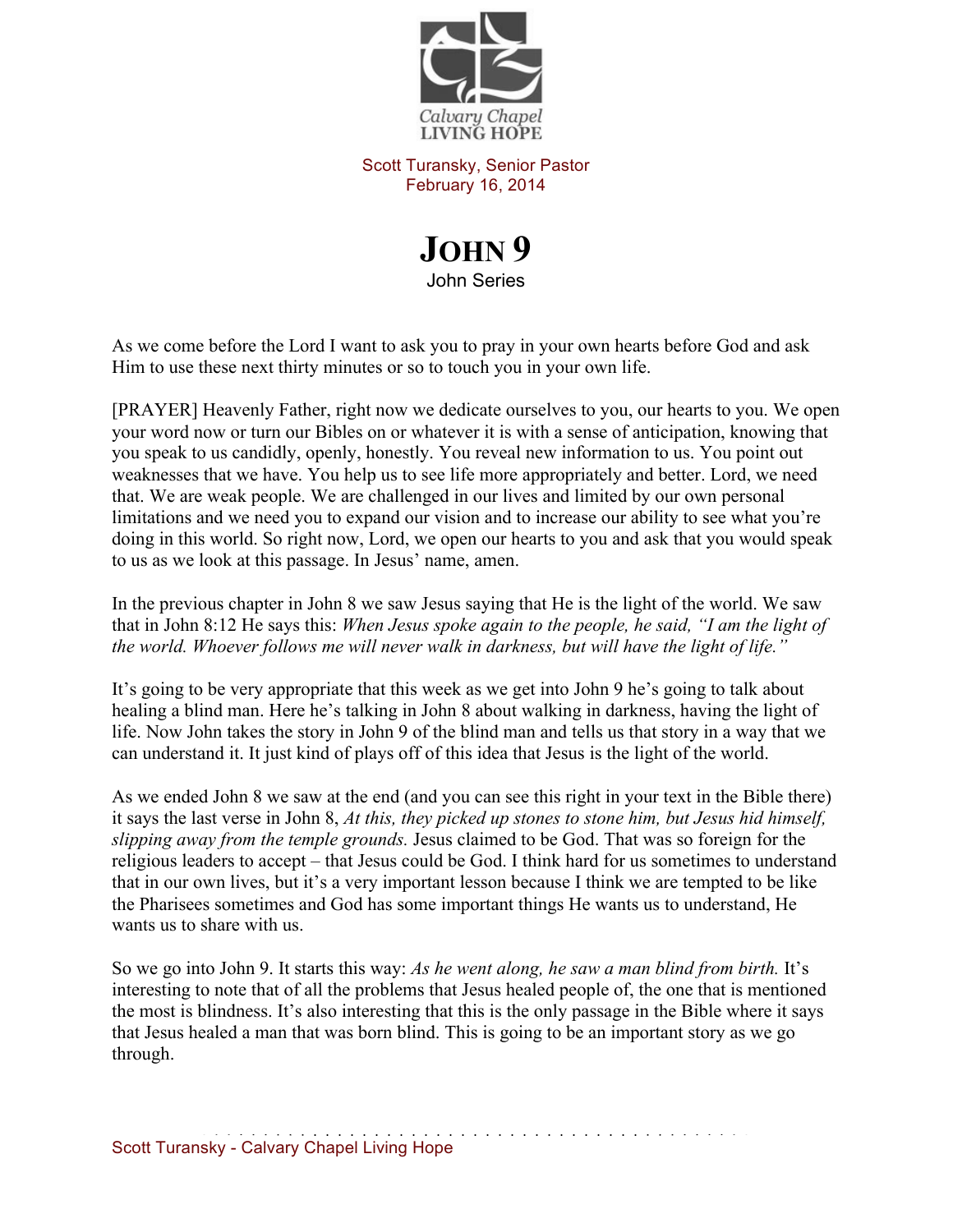He says in verse 1, *As he went along, he saw a man blind from birth. His disciples asked him, "Rabbi, who sinned, this man or his parents, that he was born blind?"*

No one had to tell Jesus that this man was blind from birth, He just knew that. I can imagine walking with the disciples because Jesus was always doing things that were surprising to them and they see Him see this blind man. They see the blind man, they see Him look at the blind man, and I imagine them saying to themselves, "Oh, here we go again. Something's about to happen." They see that look of compassion in Jesus' eyes, I suppose, as He's looking at this man and they know that He's going to do something.

It draws them to a very important question that they want to ask, a question that's bothering them in their own mind. And so they decide to ask this theological question of Jesus as they're proceeding here. The question is: *"Rabbi, who sinned, this man or his parents, that he was born blind?"* 

That's a very important question. I'm really glad they're asking the question because it's the same kind of question that many people ask today. It's a question that they ask that says when a problem happens in a person's life that's unfair, whose fault is it? It's a really difficult question. I think it's a complicated question sometimes.

Sometimes it's the fault of a lot of different people that someone has a problem or they're suffering in their lives. Sometimes it's impossible to answer that question this side of eternity. We don't know. We may never know why a person has a particular problem, but it's particularly challenging. When a person has a problem in their life that seems to be not of any fault of their own, they couldn't have done anything about it, they're just kind of a victim of a difficult situation. You think of some of those kids with bloated bellies in Kitui, Kenya where you can see their bones and you're just going, "Why? Why suffering like this?"

We look at people around who find themselves in really difficult situations in life, challenging situations, painful situations, and you go, "Why? Why is this? How could this happen?" It would be really easy if everything was just so balanced that you worked up to Level 5 and you got Level 5 worth of reward. If you did Level 3, you only got Level 3 worth of reward. But it doesn't happen that way.

Sometimes there are people who do terrible things and they seem to be prospering. There are times that the righteous people, the people who are doing good things, seem to suffer. It doesn't seem like it's fair. It doesn't all balance out.

So the disciples are asking a really important question – why? How could this be true?

Often this is a problem for some people when they actually are thinking about whether they want to be a Christian or not. There are some people who say, "I cannot believe in a God who would allow such unjust suffering in the world. How could a loving God allow the innocent to suffer?" It's a great question.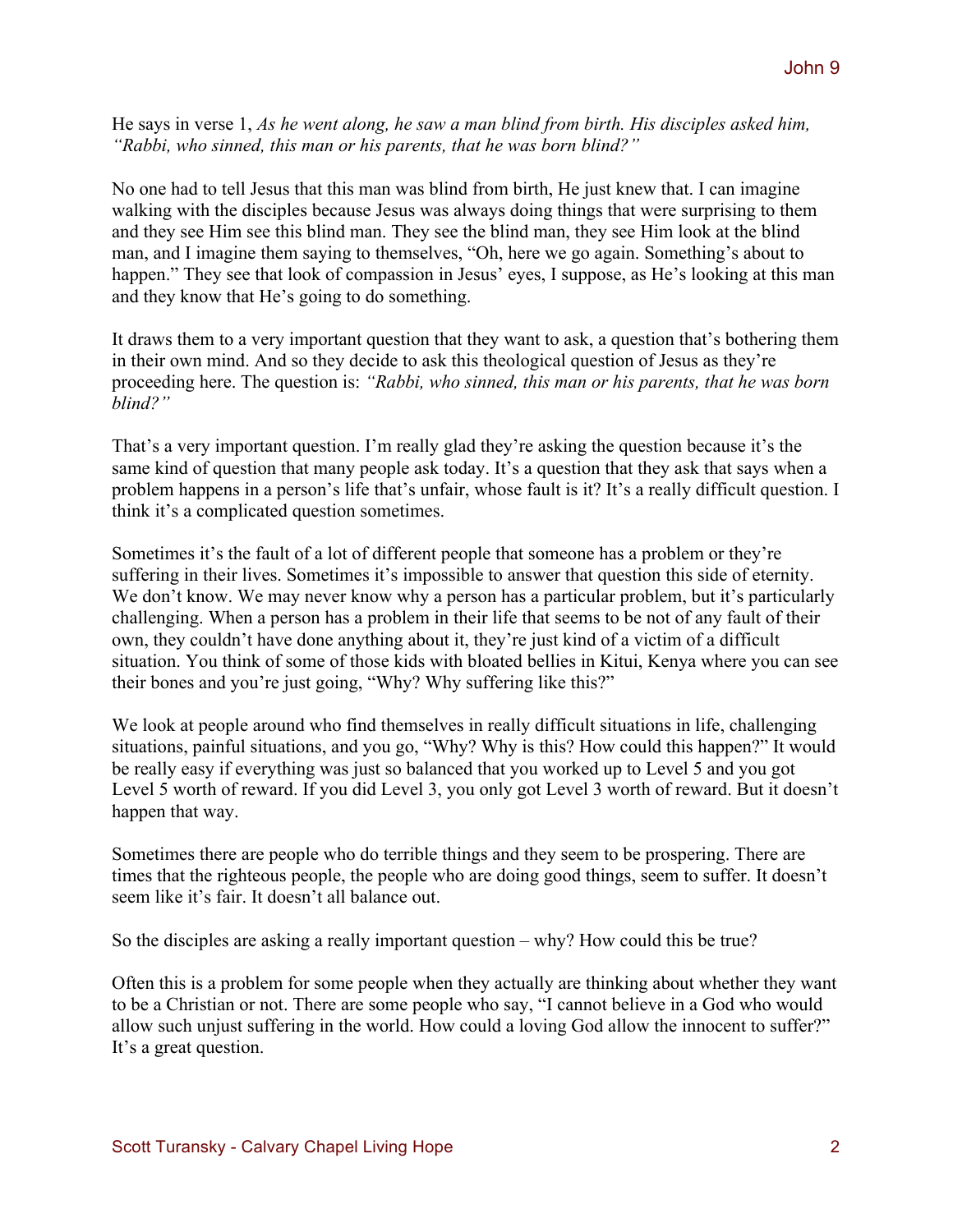I think it's important for John to include it in his book here because the whole purpose of this book of John (if you haven't been with us, I'd read all the way through) is to motivate us to come to Jesus Christ and to recognize Him as God and to entrust our lives to Him. That's the whole purpose. So it's very wise, it seems to me, for John to have included this story and this question – why is this person blind?

There were some perceptions in the day of why a person might have a particular problem. If a baby's born blind then sometimes they even thought that the person must have sinned in their womb. The baby's wrestling around inside and I know there are some moms who are thinking, "This baby's sinning. It ought to go to sleep." And so they had this perception that maybe somebody could actually sin in the womb. Or some of them had a perception that if a person was suffering as a baby like this it was the fault of the parents' and this was the punishment because it was their child and so now they're being punished.

Sometimes they even get that from the Bible where it talks about the sins of the parents being passed on to the third and fourth generation. Let's go look at the verse so you're not confused and we make sure that we understand it. The verse is in the Ten Commandments in Exodus 4. Let me read that command and then we'll go through and see the comment.

He says in Exodus 20:4, *"You shall not make for yourself an image in the form of anything in heaven above or on the earth beneath or in the waters below. You shall not bow down to them or worship them; for I, the Lord your God, am a jealous God, punishing the children for the sin of the parents to the third and fourth generation of those who hate me, but showing love to a thousand generations of those who love me and keep my commands."*

You've just got to see this in context. Notice the words *who hate me*. That's got to be really important here if you're trying to understand this because we're not on the side of *hate me*, okay? We're on the side of *love me* here.

What happens to the side of love me? He passes this love – do you see the word *love* there? Someday we're going to get into this word in the Old Testament and I'll unpack it then. But this is the Old Testament word *hesed*, which means loving kindness, the faithfulness of God demonstrated in the way that He cares for us. There's so much packed into this. It's based on His covenant – how He loves us and cares for us. This is a very powerful word.

Who gets that love? *Thousands of generations to those who love me and keep my commands*. That's what we need to be looking at. God blesses us. He wants to bless us in a number of ways.

Let's go back to the question. *Who sinned, this man or his parents, that he was born blind?* That's the question that's being asked. In some sense there is a sense that we could say that problems in our world happen because of sin. If we're going to say that it's because we look at original sin.

When Adam sinned the Bible tells us a lot of bad things happened. It corrupted our world itself, the weeds came in, it affected human relationships. There are all kinds of things that happened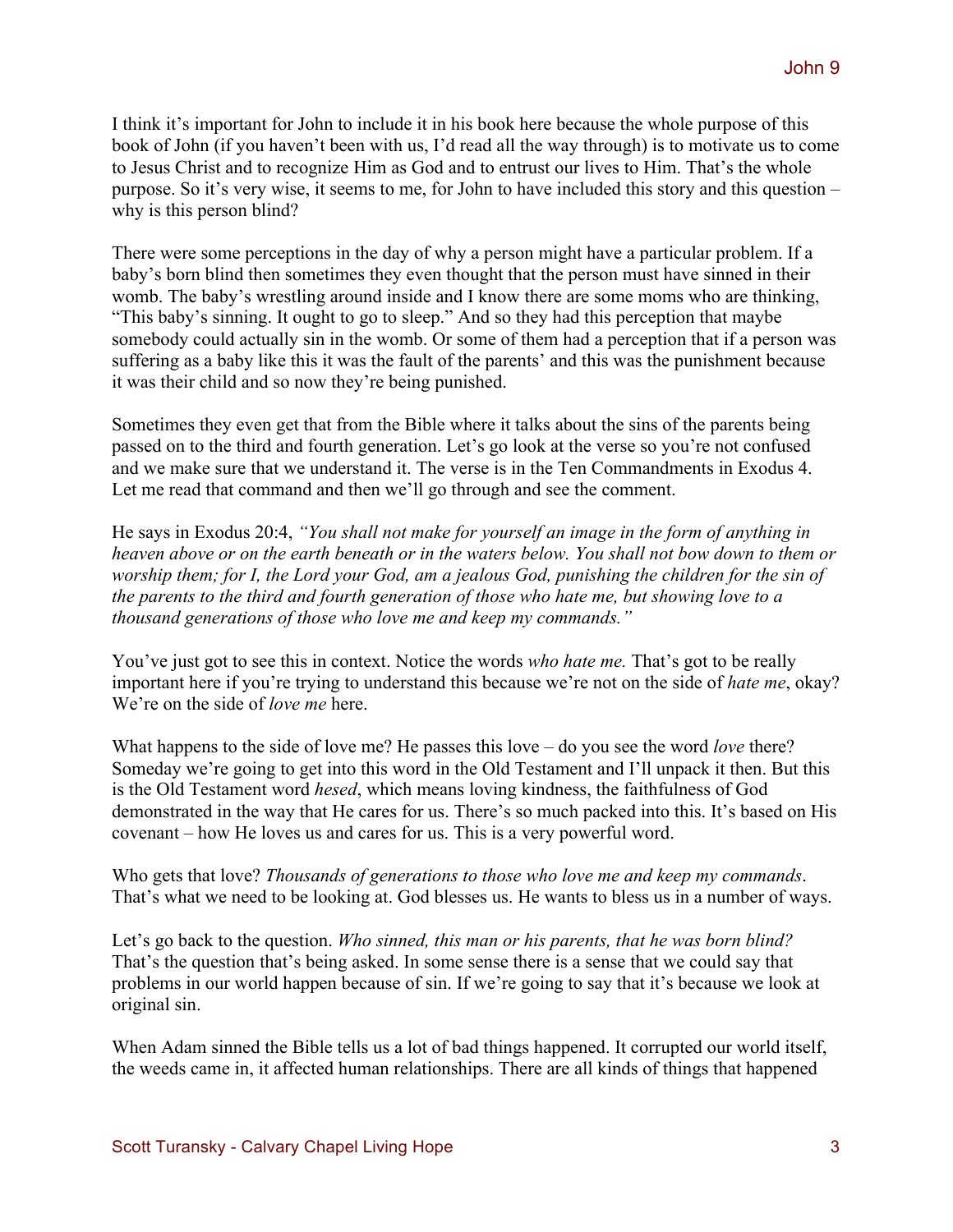because of original sin that came into our lives. So when Adam sinned it started deteriorating our world. Bacteria started forming that we have now, viruses, and it continues to get bad.

So there's a way that you can say that all bad things happen as a result of sin. We live in a corrupt world and so that sin is ultimately the cause. But it's a very different thing to talk about general sin or sin of Adam and personal sin. To suggest that every bad thing that happens to a person is because of their personal sin is a mistake. That's not what God teaches and Jesus is going to clarify that in just a moment.

Now let me just say that if something bad happens to you I think the first question you want to ask is, "Am I doing something wrong that's causing this?" Because it may be that the present problem you have is because of your own sin. Maybe if you're sinning in a particular way and you're being angry and you're starting to get ulcers, maybe I ought to think about this because maybe the problem I'm having is a result of my own sin. So I think we need to ask that question.

But if the answer isn't obvious there, if there isn't some reason that we see, we don't want to be plaguing ourselves with guilt because the reality is not every suffering event is the result of personal sin. We must understand that. Sometimes it is, but not always. Sometimes it happens for other reasons and that's why Jesus answers the question.

I like the way He answers it. Look at verse 3. *"Neither this man nor his parents sinned," said Jesus, "but this happened so that the works of God might be displayed in him. As long as it is day, we must do the works of him who sent me. Night is coming, when no one can work. While I am in the world, I am the light of the world."*

He's bringing the idea of the light back in now and He's going to talk about that, which He talked about in the last chapter. Now He's going to talk about it and He's healing this man.

I can imagine the man. He's sitting there and He's hearing what's going on. Because if a person's blind, they have a greater acuity in their other senses. So he can hear what's going on and he hears the disciples' question, I suppose. They're saying, "Do you think this man was born blind because he sinned or because his parents sinned?" I'm sure the man's going, "Oh boy. Here we go again," because I'm sure other people, as they do even in our world, in our lives they often say, "You're suffering because of your sin." So I'm sure that he was hearing that.

And to hear the comforting words of Jesus who said, *"Neither this man nor his parents sinned that he was born blind,"* I imagine that was like, "Well it's about time. Yes! I want to hear what else this guy has to say." There's this statement that Jesus makes because Jesus isn't going to focus on the cause, Jesus is going to focus on the solution. I really like that.

In verse 6 he says, *After saying this, he* (that's Jesus) *spit on the ground, made some mud with the saliva, and put it on the man's eyes. "Go," he told him, "wash in the Pool of Siloam" (this word means "Sent"). So the man went and washed, and came home seeing.*

This is just an amazing story. That man had been born blind. That means he had never seen light before. It says that *he went, he washed, and he came home seeing.*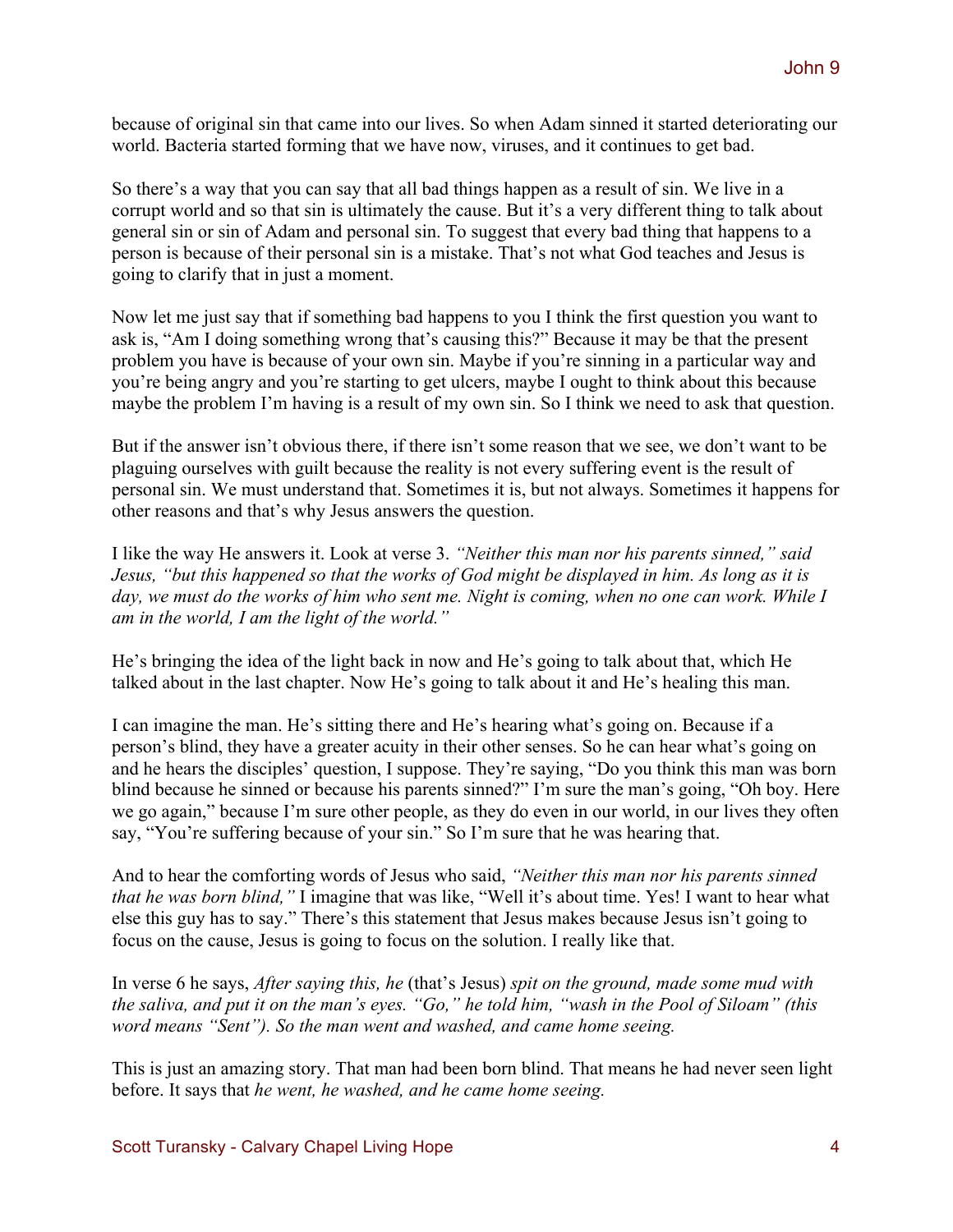I think there are two things that are motivating him to go walk this distance to get to the Pool of Siloam to wash himself. One thing that's motivating him to move toward this healing process – notice, by the way, Jesus doesn't say, "Okay you're healed," like He does with somebody. He involves this man in his own healing. You have to do something in order to experience healing. That's what He does with this guy. He says, "I want you to obey and then you'll receive your sight." So He sends this man down.

I think there are two things motivating him to go down to the pool. One is the gracious and loving words of Jesus that are sending him to do this. The second thing is he has dirt in his eyes and he's got to get rid of it.

The reason I say that is because I think that sometimes that's the motivation for us to go to the pool. Sometimes we experience in our own lives some kind of problem. The dirt in our eyes, the irritation. We start saying to ourselves, "I am tired of this. My anger is getting the best of me. I've got to do something about it, and so I'm going to go to the pool of God's word more often now. I'm going to dig into God's word, get back to my regular quiet time, and I'm going to enjoy that. I'm going to let God do that work in me."

Or we start having this problem that habit's getting the best of us. The habit that we know we shouldn't be involved in, but it's starting to get over. "I've got to get back to church. I've got to get involved in that home fellowship," and God uses the pool of the home fellowship in order to be that place where I'm refreshed and God does the healing.

Sometimes God involves us in the miracle that He wants to do in our hearts. Sometimes He sends us to the pool. Sometimes it's the irritation in our own eyes that we see that drives us to the pool. That's what's happening in this man's life. He's going back. He's going back to this pool and he's going to receive the healing that God wants to provide for him.

Now it's interesting that there's a point made. See in verse 7 John stops and puts in this parenthesis that *this word means "Sent."* He's trying to make some application there. Probably what he's trying to say is the Father sent the Son, as Jesus has already said several times in John. The Father sent the Son. And now the Son is sending the man to go and do this job. It means sent. It's all about being sent.

We have to realize that God has done the same thing in our lives. He's sent us. We're on a mission. If you don't have a mission-oriented view of your life then you need one.

One of the interesting things about adolescent teenagers is usually between the ages of twelve and sixteen there isn't that mission-oriented view of life, it's more of a I do what I feel like doing. I stay up late at night, I play video games, I text in the middle of the night. I do all these kind of things. But an interesting transformation takes place when a child moves out of that first stage of adolescence in to the next one where they start having a mission-oriented view of life.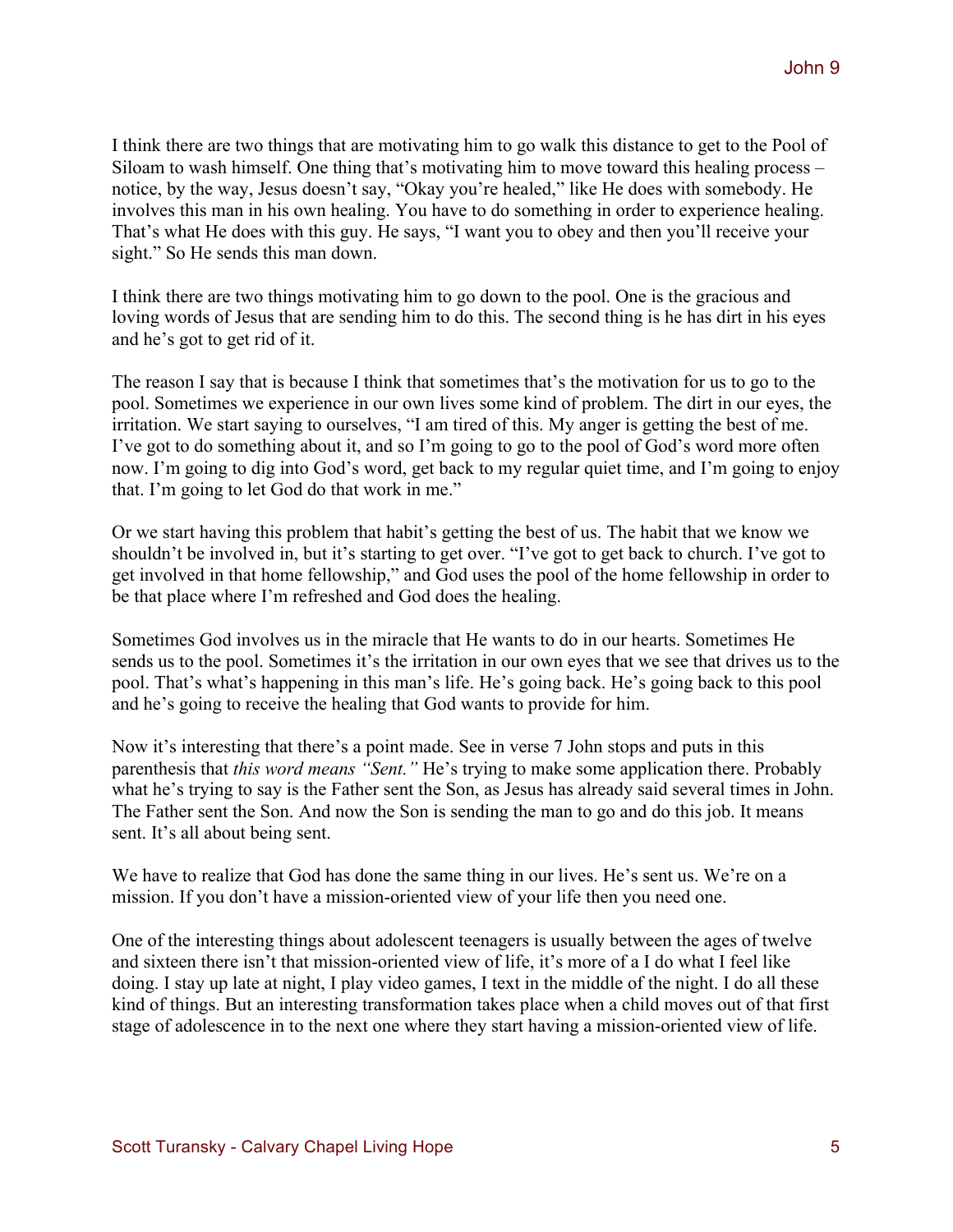I think many of us are in that ourselves. Where we're in an early stage of adolescence spiritually and when we recognize that God has sent us then we can move forward. So he makes this point about being sent.

Notice it gives a statement of what happened to him. It says, *So the man went and washed, and came home seeing.* It's not complicated. Obey and he saw the results, a miracle took place in his life. Now here's a man who had never seen light before.

I just spent time pondering this as I'm looking at the worship songs. I know what I'm going to be teaching about, so I'm looking at the big beautiful picture of the mountain or the stream or all the videos that are behind the words that we sing and I'm thinking, "Wow. I am so glad that I can see." If I had to lose one sense it would not be my eyesight. That would be the last sense I would want to lose because I value that so much.

Here's a guy who had never seen light before. Can you imagine? I just can't imagine what that would be like. I can see fingers for the first time. Wow. To see faces of people for the first time. To see flowers. To see birds. To look up in the sky. To see color. Wow. What was it like for him to walk from the pool back to his own neighborhood because that's where the story is now going to take us.

He's moving from Siloam back to his own neighborhood and he's walking along and I can imagine him seeing a puddle and deciding to step in it just because he had never seen one before. He hears a noise over there and he says, "I wonder – I want to see what the noise looks like." To see a person talking. Look over there and see the face of the person talking. There's this amazing thing as he's walking back to his neighborhood.

So we come to verse 8. It says, *His neighbors and those who had formerly seen him begging asked, "Isn't this the same man who used to sit and beg?"* It's kind of a funny thing. Here's this guy walking along, looking at things, and he looks different. These are the guys that probably turned away when they saw him begging because you know how it is when you see a beggar. They probably didn't look at him that closely. It looks like the same guy and now he's walking around and looking at everything around and he's just enjoying the sights all over the place. They're saying, "Isn't this the same guy?"

Verse 9: *Some claimed that he was. Others said, "No, he only looks like him." But he himself insisted, "I am the man."*

Can you imagine him? He can hear them talking and he's going, "No. No. It's really me. I'm the blind dude that was begging down there. I can see now." And so they're going, "Whoa. This is so amazing." This guy is looking at his neighbors. These are his neighbors talking. You see that, right? He's heard their voices before. He knows who they are and he hears that voice and he knows them and he's looking at them now for the first time and he's saying, "Man, that guy sure is ugly," or whatever he's saying, I'm not sure. But he finally sees them for the first time and he's putting the face with the name in a very real sense.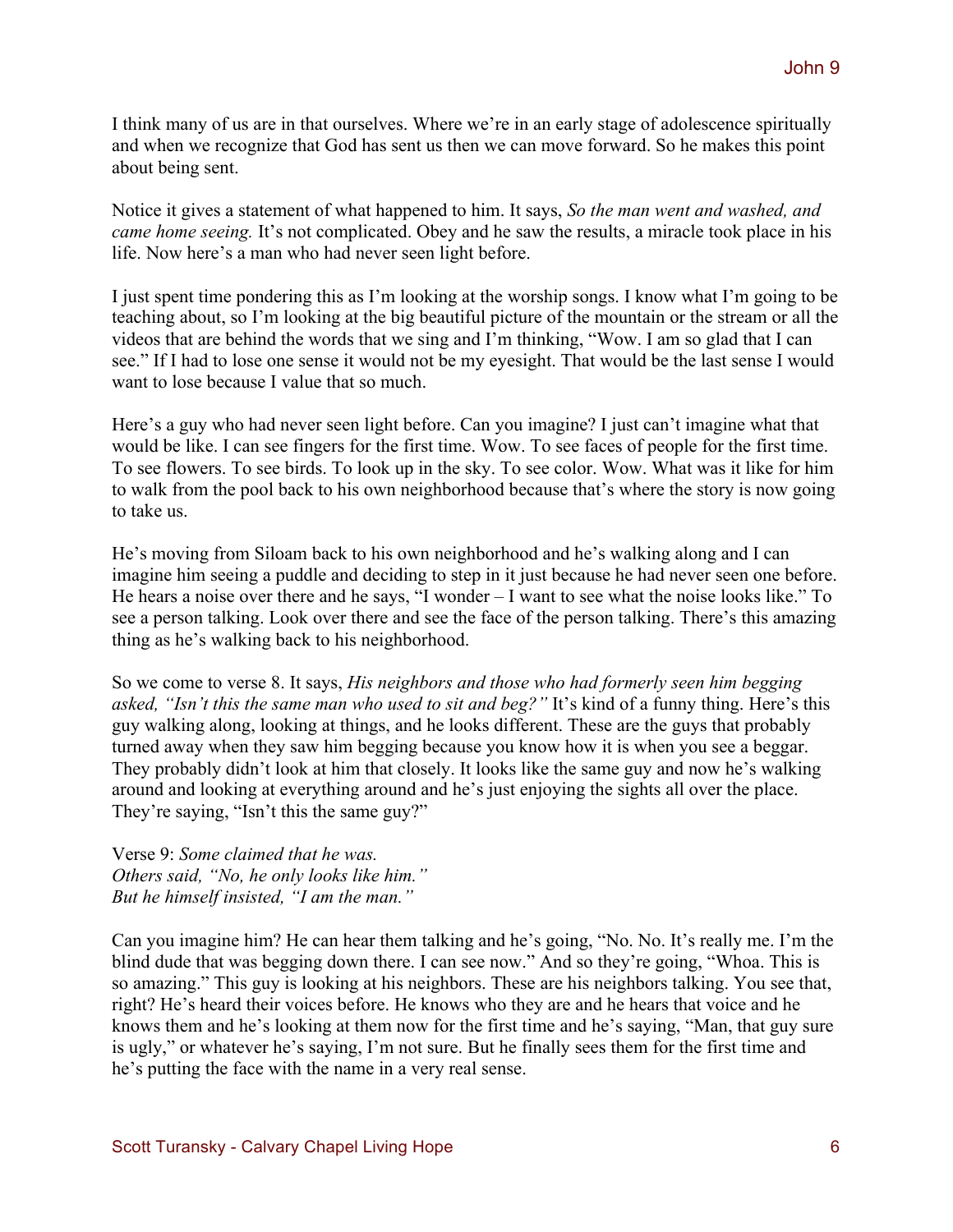Verse 10: *"How then were your eyes opened?" they asked.*

*He replied, "The man they call Jesus made some mud and put it on my eyes."* Now notice the word *man* there because we're going to see a progression in this guy's thinking about God or Jesus as we go through.

He starts with *the man*. He says, *"The man they call Jesus made some mud and put it on my eyes. He told me to go to Siloam and wash. So I went and washed, and then I could see."*

It's a really simple message. If you want to share Jesus with someone else and tell them about who God is, it's a simple message. I was blind, but now I see is basically what the guy is going to say. I went, I obeyed, and I experienced God.

As I talk to people who are not Christians, they're trying to figure this thing all out, one of the things I can say is, "I know God. I know Him personally and I watch Him work. It's so fun to watch Him work. It's amazing that that happens."

That's what this guy is saying. He's telling them about this and so the neighbors respond – *"Where is this man?" they asked him.*

*"I don't know," he said.* "How do I know? I'm just trying to figure this out for myself. I'm just looking around. I've never seen the guy before." He's never seen Jesus before. He met Him, but He'd never seen Him. He was at the pool and now he's coming back, so he doesn't know where He is.

Verse 13 – what do these neighbors do? *They brought to the Pharisees the man who had been blind.* 

Verse 14: *Now the day on which Jesus had made the mud and opened the man's eyes was a Sabbath*. Oh no. You know what's going to happen now in the story, right? This is like the party poopers. Everything is going great. This guy can see, everybody's surprised, but oh no. We get the reality that the miracle happens on the Sabbath day and that of course would be against the religious leaders' rulebook, not God's rulebook about what can happen on the Sabbath.

These are the religious leaders who made up all these rules about what you could and couldn't do on the Sabbath. Probably early on when they were developing it it was kind of a good thing. They said, "We can't do this; we can do this," but then it became their spirituality, their legalism, that caused them to not even be able to see God work because of their rulebook.

He defended the religious system, that's what Jesus had done. Because He had made clay on the Sabbath which was against the rules.

Verse 15: *Therefore the Pharisees also asked him how he had received his sight. "He put mud on my eyes," the man replied, "and I washed, and now I see."* It's not complicated. I just did what He told me to do and now I can see.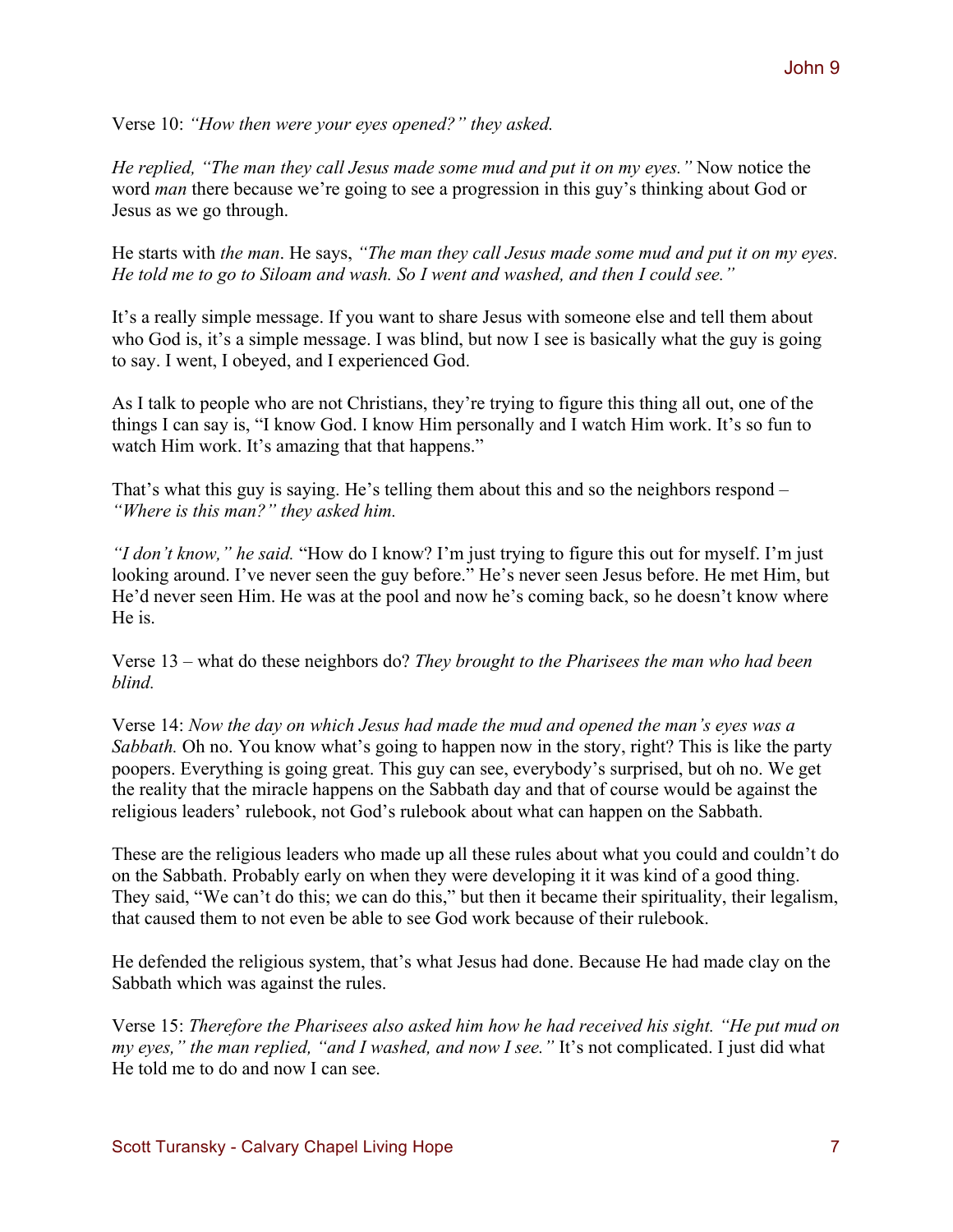*Some of the Pharisees said, "This man is not from God, for he does not keep the Sabbath." But others asked, "How can a sinner perform such signs?" So they were divided.*

They can't see the work of God because their perception of God was in a box. I think this is very important because I don't want to be like a Pharisee and I think I can be sometimes when I start to put God in a box and say He only works in this particular way. God wants to break out of that box and He wants to show me something else. I think people get saved out of religious systems many times. I don't want to be like that. I don't want to be so tied into my box that I can't see God work.

Verse 17: *Then they turned again to the blind man, "What have you to say about him? It was your eyes he opened."*

*The man replied, "He is a prophet."* So He moved from a man to *a prophet*. This guy doesn't really know Jesus yet, but he's trying to figure this all out too. He's getting to know Jesus.

In verse 11 he started with *man*, in verse 17 it's a *prophet*, in verse 38 he's going to call him *Lord,* which is where we all need to come in our own lives. That's a beautiful progression we see in his life.

Verse 18: *They still did not believe that he had been blind and had received his sight until they sent for the man's parents.* Oh that's a good idea. Let's bring in the witnesses or let's bring the parents in. What they're saying is, "I can't believe this. It doesn't make sense to us." When that happens in a person's life they have to make a choice. You have to either make a choice to stick to your system and reject God or you say, "You know what, I need to give up my system and I need to trust God and allow Him to open up that in my life." They are going to hold on to their tradition we're going to see.

Verse 19: *"Is this your son?" they asked. "Is this the one you say was born blind? How is it that now he can see?"*

It's interesting because here we've got the man and we've got the parents and we've got the Pharisees and everybody else standing around, but this is the first time that this young man has ever seen his parents. He's heard them. As soon as they start talking he's going, "Oh." I'm sure this guy is so amazed looking around at life. Every time something else happens he's just going, "Whoa This is bizarre."

Verse 20. This is the parents speaking. *"We know he is our son," the parents answered, "and we know he was born blind. But how he can see now, or who opened his eyes, we don't know. Ask him. He is of age; he will speak for himself." His parents said this because they were afraid of the Jewish leaders, who already had decided that anyone who acknowledged that Jesus was the Messiah would be put out of the synagogue. That was why his parents said, "He is of age; ask him."*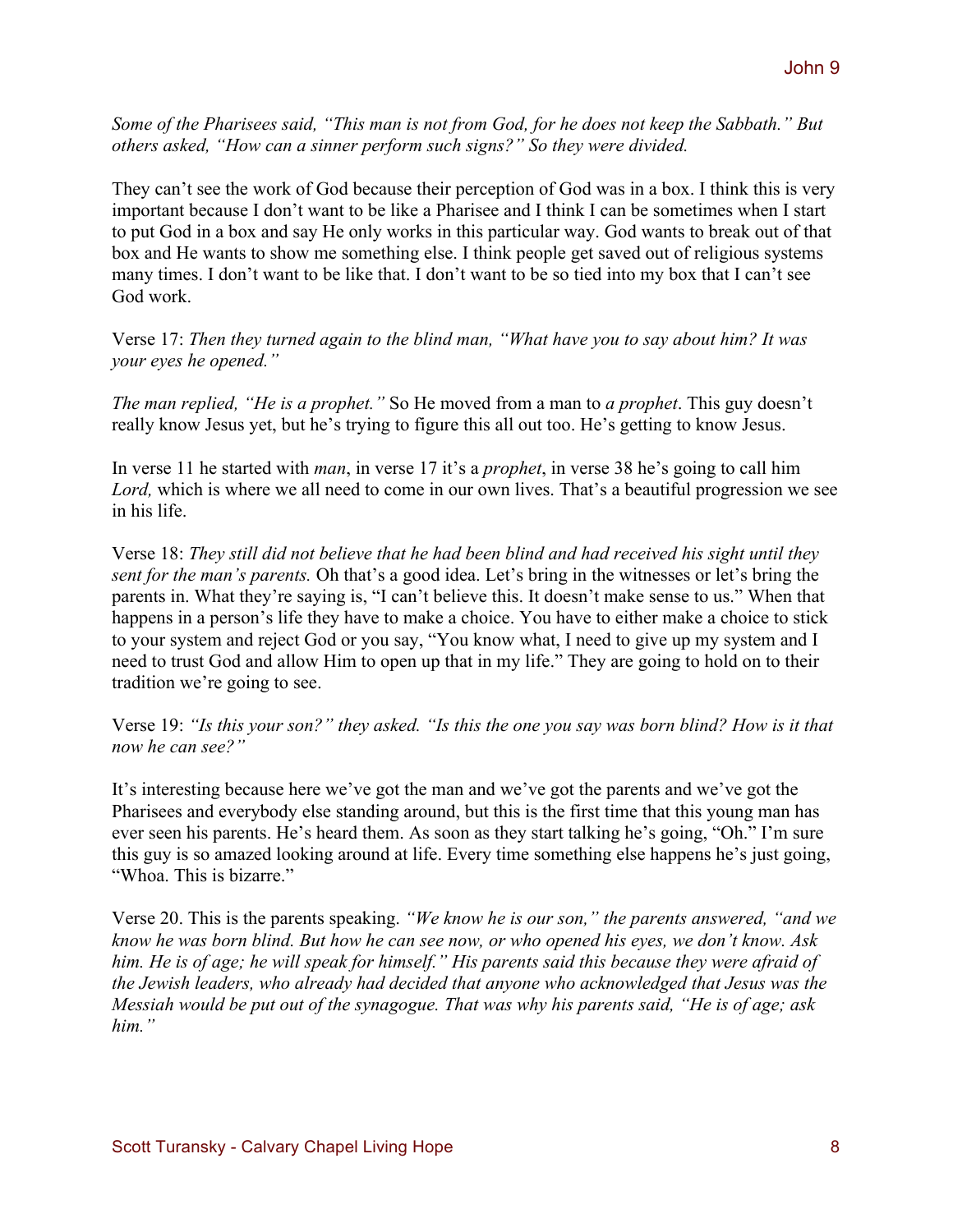They're saying, "We're as surprised as you are. We just got here. Yes, he's our son. He's never had a problem talking, believe me. So ask him, he can speak for himself." So they turn him back to Jesus.

Notice they're afraid of the Jews. I mean, they're not very good spiritual leaders in their own home. They're not willing to take a stand. They're just puzzled by the whole thing as well.

Verse 24. So what do the Pharisees do now? This is like what a courtroom looks like. *A second time they summoned the man who had been blind. "Give glory to God by telling the truth," they said. "We know this man is a sinner."*

I like the guy's response. Verse 25: *He replied, "Whether he is a sinner or not, I don't know. One thing I do know. I was blind but now I see!"*

This guy's great. This is so amazing. He's looking around and he's seeing all of these cool things. He's saying, "Whoa. That's a nice robe you're wearing, Mr. Pharisee." He's kind of saying, "Wow. I didn't know you guys dressed that way. That's interesting." Whatever he's looking at is so amazing to him, he doesn't have time to get involved in a theological argument. He knows he can see.

I was talking to a man just a few days ago who was really consumed with criticism. He's a leader and so whenever he's criticized he likes to put everybody straight. He likes to make sure everybody's got it straight and he just defended himself left and right. You've got to be kidding me.

One of the things I learned early on is if you're a leader you're going to get criticized. You don't have to defend yourself every time you do something. Furthermore, there are so many good things you could do. If you get caught up trying to defend yourself every time you turn around of all the criticism, you'll never get anything done. There's so much ministry that can be done. Life is too short to spend so much time trying to figure out how I'm going to solve all the problems that people perceive we've done something wrong.

I just think that's the attitude this guy has. He's going, "I'm not getting involved in this argument. Hey, I'll tell you what I do know. *I was blind but now I see*." It's a great testimony that this guy has.

Verse 26. *Then they asked him, "What did he do to you? How did he open your eyes?"* They're asking the wrong questions. They're asking what and how. They're not seeing what happened here. They're not asking who and how can I get to know Him. They're not doing anything.

It reminds me of a detective show, like *NCIS* or something. You look at all the evidence, you come up blank, and you say, "Okay. Let's go over all this evidence one more time. See if we can figure out exactly what's going on here." That seems to be what they're doing.

I love this guy. He's so profound. They say to him, *"What did he do to you? How did he open your eyes?"*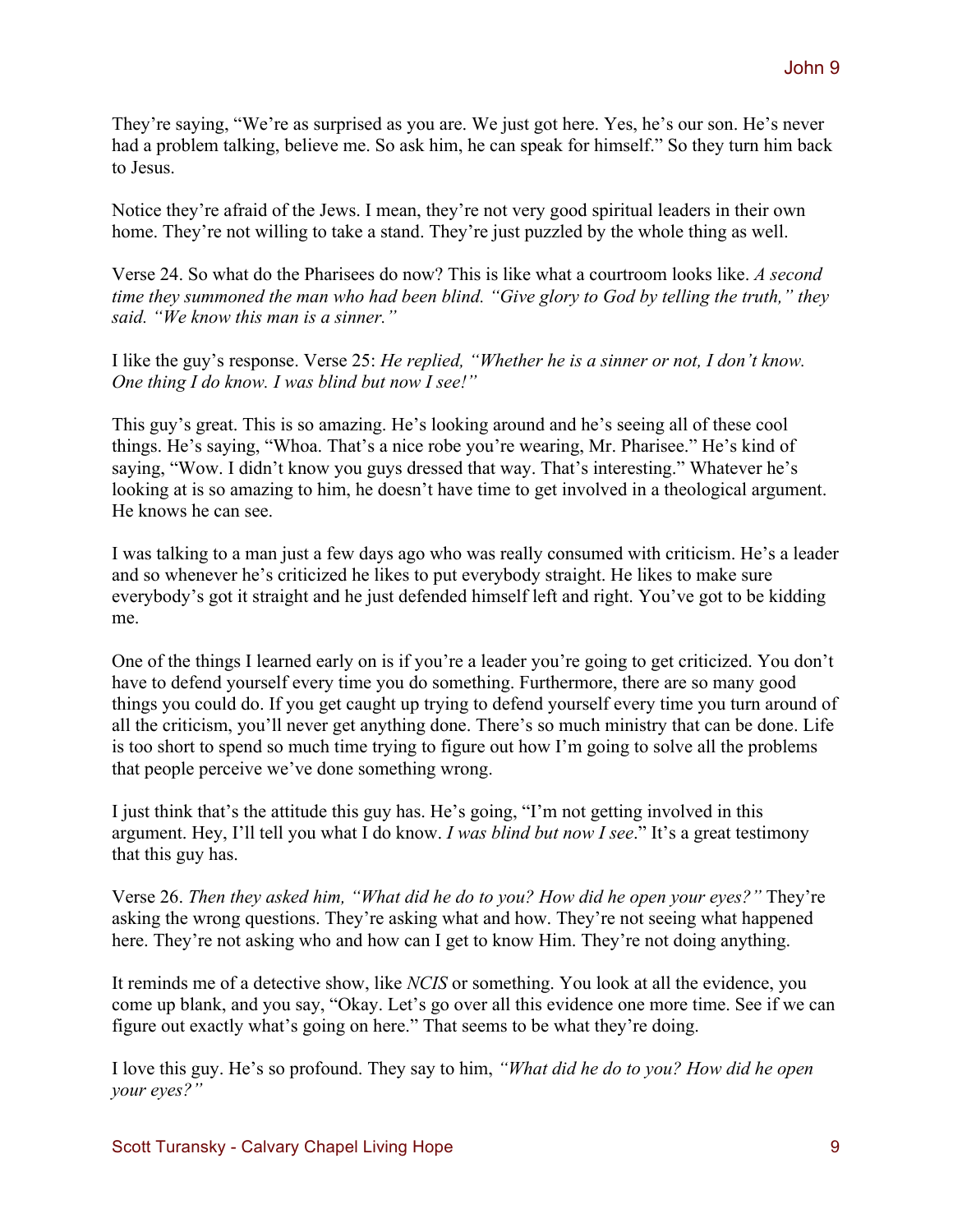Verse 27: *He answered, "I have told you already and you did not listen. Why do you want to hear it again? Do you want to become his disciples too?"* Fascinating. Just fascinating. This guy's got nothing to lose. "Hey I'm just going to be real with you. This is the reality. Do you want to be His disciples too?"

The word *too* implies that he's a disciple. So he's already had this change of thinking in his mind. "I'm going to follow this guy. He can heal my eyes. I can see now. I'm going to be one of His disciples." So he says *too.*

Verse 28: *Then they hurled insults at him and said, "You are this fellow's disciple! We are disciples of Moses! We know that God spoke to Moses, but as for this fellow, we don't even know where he comes from."*

They're really put off. "You're a disciple," they're saying to him. "We're religious leaders." Basically they're saying to him, "You don't know anything. You do not know what you're talking about. You're ignorant."

So verse 30: *The man answered, "Now that is remarkable! You don't know where he comes from, yet he opened my eyes. We know that God does not listen to sinners. He listens to the godly person who does his will. Nobody has ever heard of opening the eyes of a man born blind. If this man were not from God, he could do nothing."*

Basically he's saying, "You guys are the religious leaders and you don't know where this guy comes from? Very interesting."

Verse 34: *To this they replied, "You were steeped in sin at birth; how dare you lecture us!" And they threw him out.* This is so fascinating. The religious leaders reject God's work because it doesn't fit into their system.

I just don't want to be a Pharisee. I want to be able to watch God work in wherever He is. *And they threw him out* of the synagogue. "You can't be one of us," is essentially what they're saying. And they threw him out of the whole system.

Verse 35 – this is so interesting. Here's a guy who's an outcast. He's rejected problems. All he got was sight. Now he's a different guy and he's rejected. Notice verse 35 (I just love this) – *Jesus heard that they had thrown him out, and when he found him, he said, "Do you believe in the Son of Man?"*

Jesus went after him. He was rejected by these other people, but Jesus went to him. Jesus knew that he needed this relationship and so He asks them the very important question. *"Do you believe in the Son of Man?"* In other words, do you believe in God? Do you believe in the Messiah? I just love the care of Jesus here. It's beautiful.

In verse 36 – *"Who is he, sir?" the man asked. "Tell me so that I may believe in him."* Here's a guy who's ripe, who's ready to understand more, to have his eyes opened. Not just eyes opened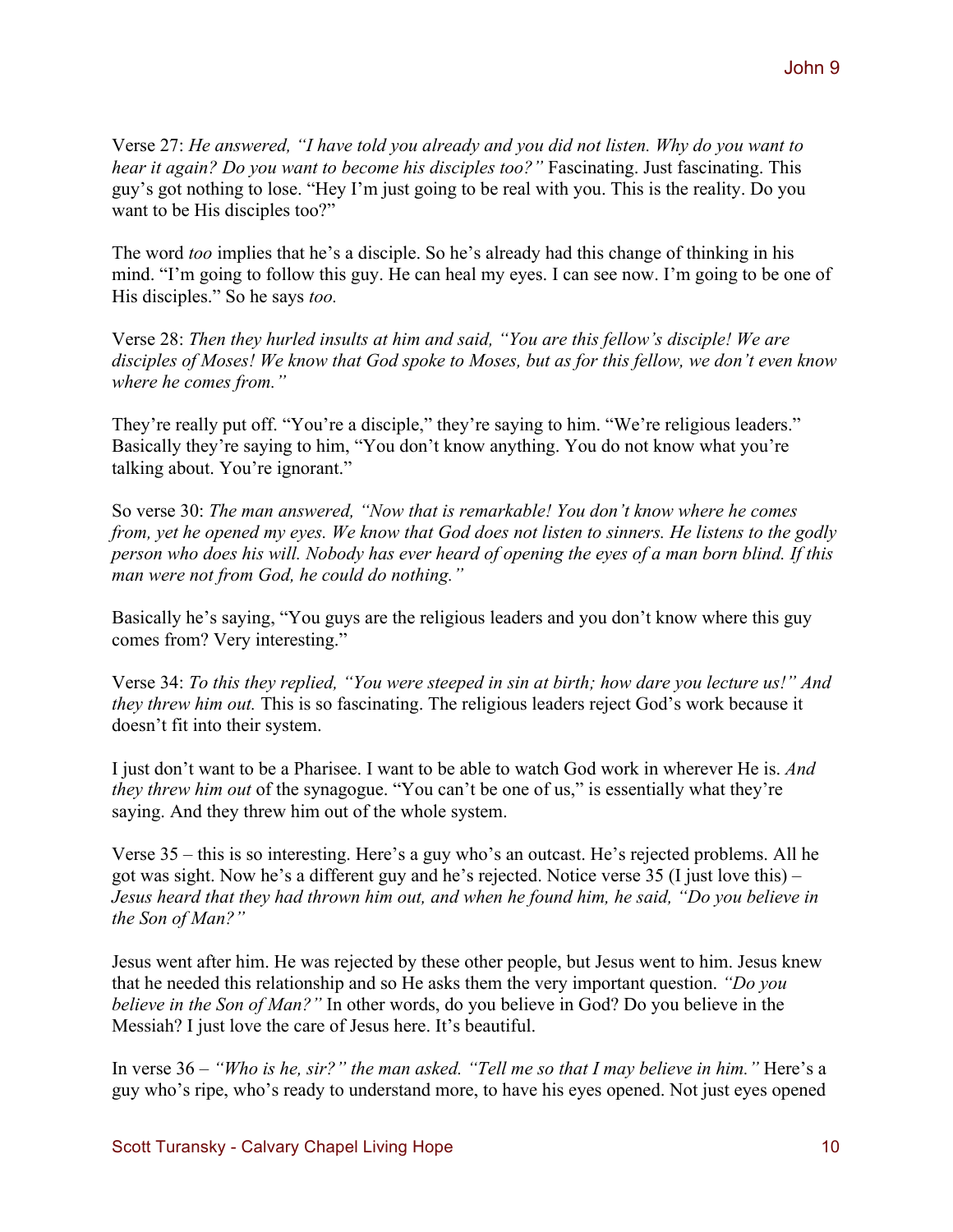physically, but to have his eyes opened in his heart. Who is this guy that I can believe in Him, he says.

*Jesus said, "You have now seen him; in fact, he is the one speaking with you."*

Verse 38: *Then the man said, "Lord, I believe," and he worshiped him.*

Worship is this sense of awe, amazement. We sing about the love of God in that first song. "Wow, God, you're so loving." In that second song we sing about the holiness of God. We say, "God, you're so amazing. There's no one like you. It's just amazing." There's a sense of worship that comes out. Worship is awe. That's what it is. You go "wow."

So here's a man who's experienced God, who saw God work in his life, and he goes, "Whoa. This is bizarre. This is so amazing. Lord, I just worship you." That's what it says – *he worshiped him.* 

Let me finish the verses in this chapter.

*Jesus said, "For judgment I have come into this world, so that the blind will see and those who see will become blind."*

That's what judgment does. When God comes in and Jesus as the light of the world reveals this bright light, what it does is it reveals things. It reveals that those who think they know it all are those who are really blind – the Pharisees. The ones who are blind and humble and willing to come and say, "I need to be healed," they're the ones who receive their sight.

Verse 40: *Some Pharisees who were with him heard him say this and asked, "What? Are we blind too?"*

*Jesus said, "If you were blind, you would not be guilty of sin; but now that you claim you can see, your guilt remains."*

There's this division that ends up existing between the blind man and the Pharisees, or those who respond to God and don't respond to God, or those who recognize the guilt of their sin and come and have their eyes open and those who think they're so righteous that they don't need God and so they miss out on the blessing that comes. There comes a point in each of our lives when we said we worship God. We say, "There's nobody like this God. Wow, this is so powerful."

My mom sent me an email about John Piper's son who was a prodigal and then came back to the Lord. His son gives this testimony in this email. I thought it was touching. It's just an illustration of someone who came to Christ and recognized what they need.

"When I was nineteen I decided to be honest and stop pretending I was a Christian. At first I pretended that my reason was high-minded and philosophical. But really I just wanted to drink gallons of cheap sangria and sleep around. Four years of this and I was strung out, stupefied and generally pretty low. Especially when I was sober or alone.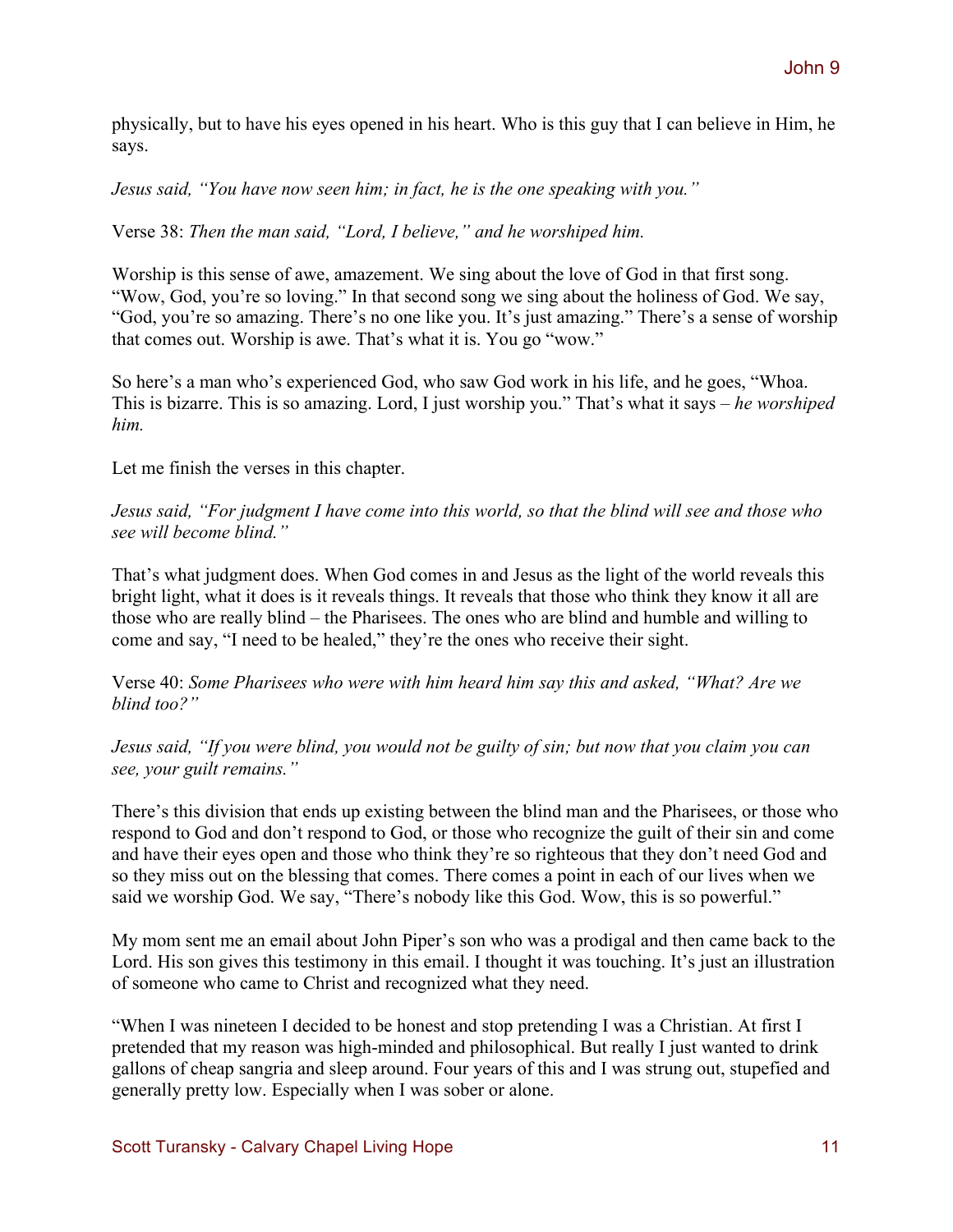My parents, (John and Noel Piper) who are strong believers and who raised their kids as well as any parents I've ever seen, were brokenhearted and baffled. I'm sure they were wondering why the child they tried to raise right was such a ridiculous screw-up now. But God was in control.

One Tuesday morning, before eight o'clock, I went to the library to check my email. I had a message from a girl I'd met a few weeks before, and her email mentioned a verse in Romans. I went down to the Circle K and bought a 40-ounce can of Miller High Life for \$1.29. Then I went back to where I was staying, rolled a few cigarettes, cracked open my drink, and started reading Romans. I wanted to read the verse from the email, but I couldn't remember what it was, so I started at the beginning of the book. By the time I got to chapter 10, the beer was gone, the ashtray needed emptying and I was a Christian.

The best way I know to describe what happened to me that morning is that God made it possible for me to love Jesus. When He makes this possible and at the same time gives you a glimpse of the true wonder of Jesus, it is impossible to resist His call."

His eyes were opened. He saw. He saw for the first time something he had never seen before and that is really the message that we have, that we all have, that we enjoy, that we share with others and we say, "You know, Jesus can change your life."

There's a spiritual component to your life that if you have it, it just adds tremendous resources to who you are. If you're missing that, you're groping around as if you were blind.

God offers that to each one of us. He says, "I want to give you something. I want to give you sight." Not just sight to a blind man, but life that causes him to see who Jesus is and it will change this guy's life. He becomes a disciple or a follower of Jesus. I'm sure he followed Jesus around, he cared for Him, he did all kinds of things. He told other people about the Lord. Because God changes lives.

It's just a beautiful message, a great story. I think this is a pinnacle in the gospel of John 9 because what happens here is that the excitement of the religious leaders is at a high. They're going to kill Jesus. They're looking for ways to do that. Jesus is in a place right now where we're going to see He's going to go away from them, He's going to go over to the other side of the Jordan in the next chapter, and it's not going to be long before He comes back and He's going to be crucified.

It's a powerful place and leaves us each with a decision that we must make. Most of you have made a decision to accept Jesus Christ as your Lord and Savior. The most important decision you can make.

By the way, if you're here today and you haven't made that decision, that's the most valuable decision you'll ever make in your life. You can make that decision today and have your eyes opened and you can experience God in a powerful way. You can do that when we sing in a few minutes. We'll have prayer counselors at the side and the Lord can work in your life as you go